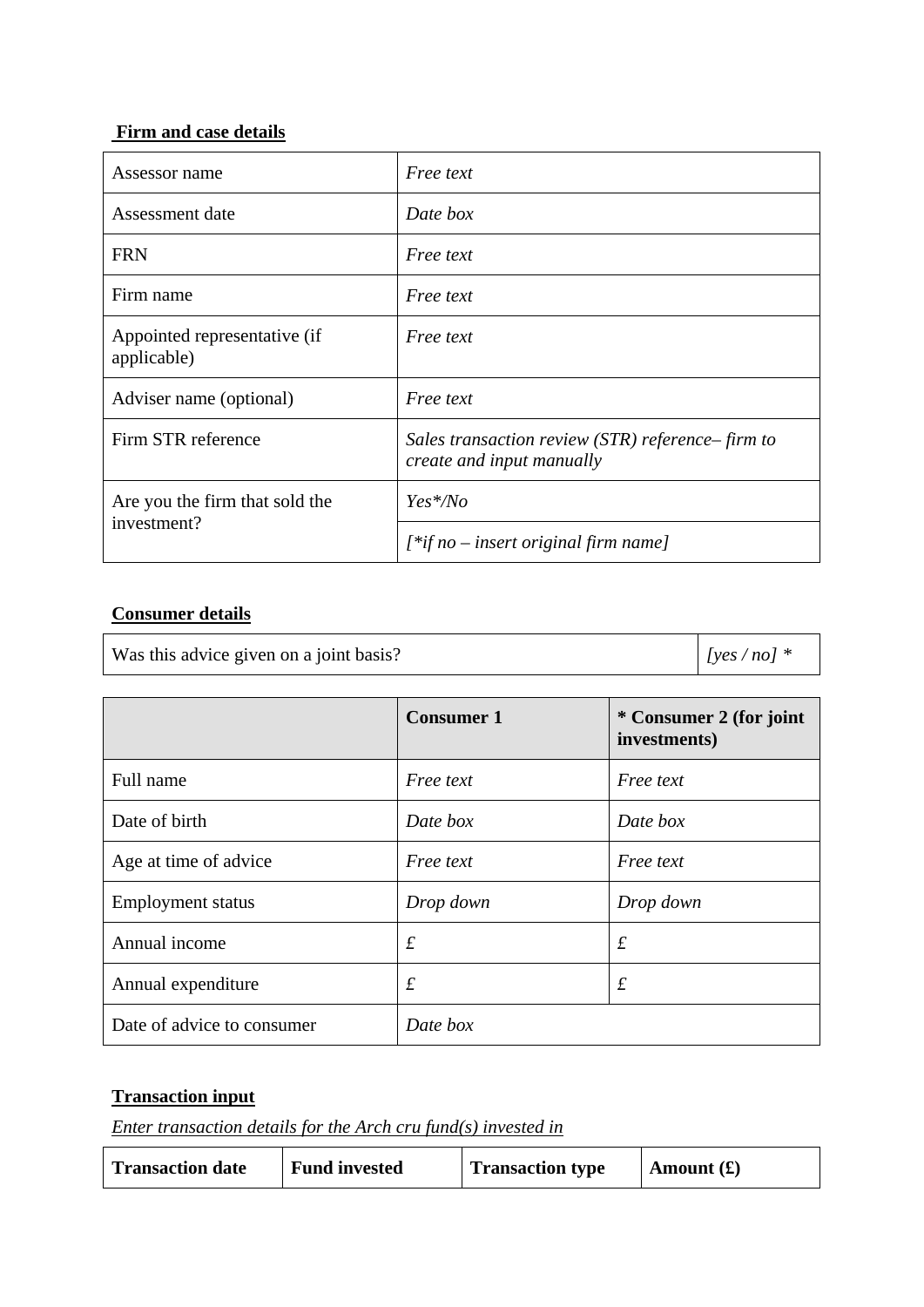| Date box | Drop down | Drop down | ∼ |
|----------|-----------|-----------|---|
| Date box | Drop down | Drop down | ∼ |
| Etc      |           |           |   |

## **Admission of failure in opted-in scheme case**

*Only complete this section for those cases where you admit the firm has failed to comply with a suitability requirement* 

| The firm admits that it has failed to comply with a suitability requirement in | $Yes*$ |
|--------------------------------------------------------------------------------|--------|
| the opted-in scheme case                                                       |        |

\* *A firm admitting a failure is only required to fill out the sections identified in the instructions* 

#### **Consumer's investment objectives**

*\* text box on RH side appears if this option is chosen* 

| What consumer objectives were<br>stated in the consumer file | <b>Priority/Yes/No</b> |                                                                                         |
|--------------------------------------------------------------|------------------------|-----------------------------------------------------------------------------------------|
| General lump sum investment for<br>growth                    | Priority/Yes/No        |                                                                                         |
| General lump sum investment for<br>income                    | Priority*/Yes*/No      | * £ amount of income                                                                    |
| Tax efficiency                                               | Priority/Yes/No        |                                                                                         |
| Retirement planning                                          | Priority/Yes/No        |                                                                                         |
| Realignment of portfolio                                     | Priority/Yes/No        |                                                                                         |
| Other objective                                              | Priority*/Yes*/No      | * insert details – free text<br>boxes depending on the<br>number of extra<br>objectives |

Comments on consumer investment objectives:

*Free text*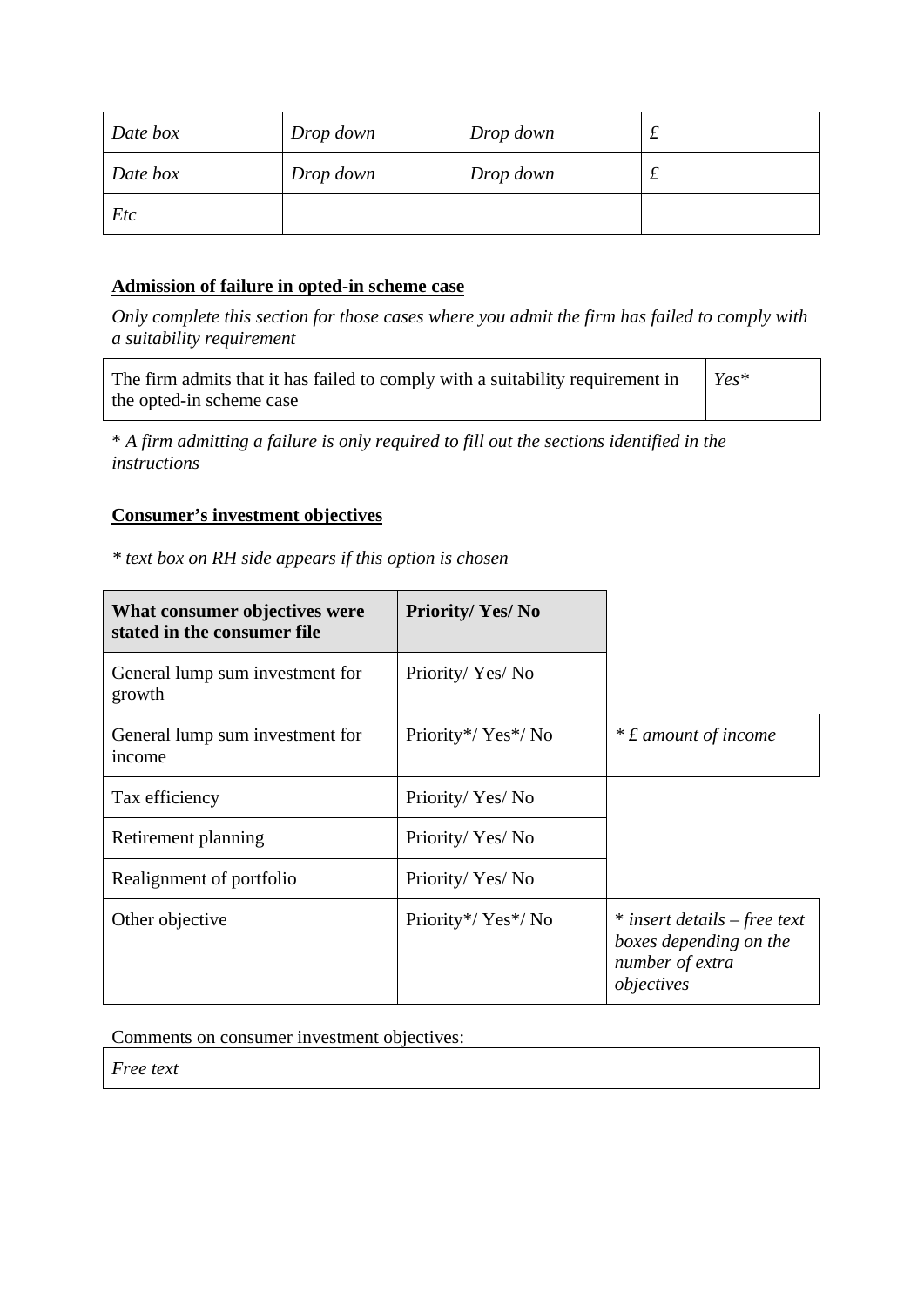## **Consumer attitude to risk**

Consumer's attitude to risk

*Free text* 

Firm's description of the consumer's attitude to risk

*Free text* 

Comments on the firm's assessment of the consumer's attitude to risk

*Free text* 

## **Consumer financial situation**

*Assess the consumer's portfolio so that you are able to determine the following: -*

| <b>Consumer's investments (excluding main</b><br>residence) |                        | <b>Total before</b><br>investment(f) | <b>Total after</b><br>investment in<br>Arch cru fund |
|-------------------------------------------------------------|------------------------|--------------------------------------|------------------------------------------------------|
| Cash (including cash ISAs)                                  |                        | $\pounds$                            | $\mathcal{L}_{\mathcal{L}}$                          |
| Investments                                                 |                        | $\pounds$                            | $\pounds$                                            |
| Arch cru fund 1                                             | Drop-down of six funds | $\mathcal{L}_{0}$                    | $\mathcal{L}_{\mathcal{L}}$                          |
| Arch cru fund 2 etc                                         | Drop-down of six funds | $\pounds$                            | $\mathcal{L}_{\mathcal{L}}$                          |
| <b>Other</b>                                                |                        | $\pounds$                            | £                                                    |
|                                                             | <b>TOTAL</b>           | $f$ [SUM]                            | $£$ [SUM]                                            |

Comments on portfolio before and after sale

*Free text*

Comments on the consumer's capacity for loss

*Free text*

## **Suitability requirements**

| Does the available evidence show overall that: | Yes                    |
|------------------------------------------------|------------------------|
|                                                | $\mathbf{N}\mathbf{0}$ |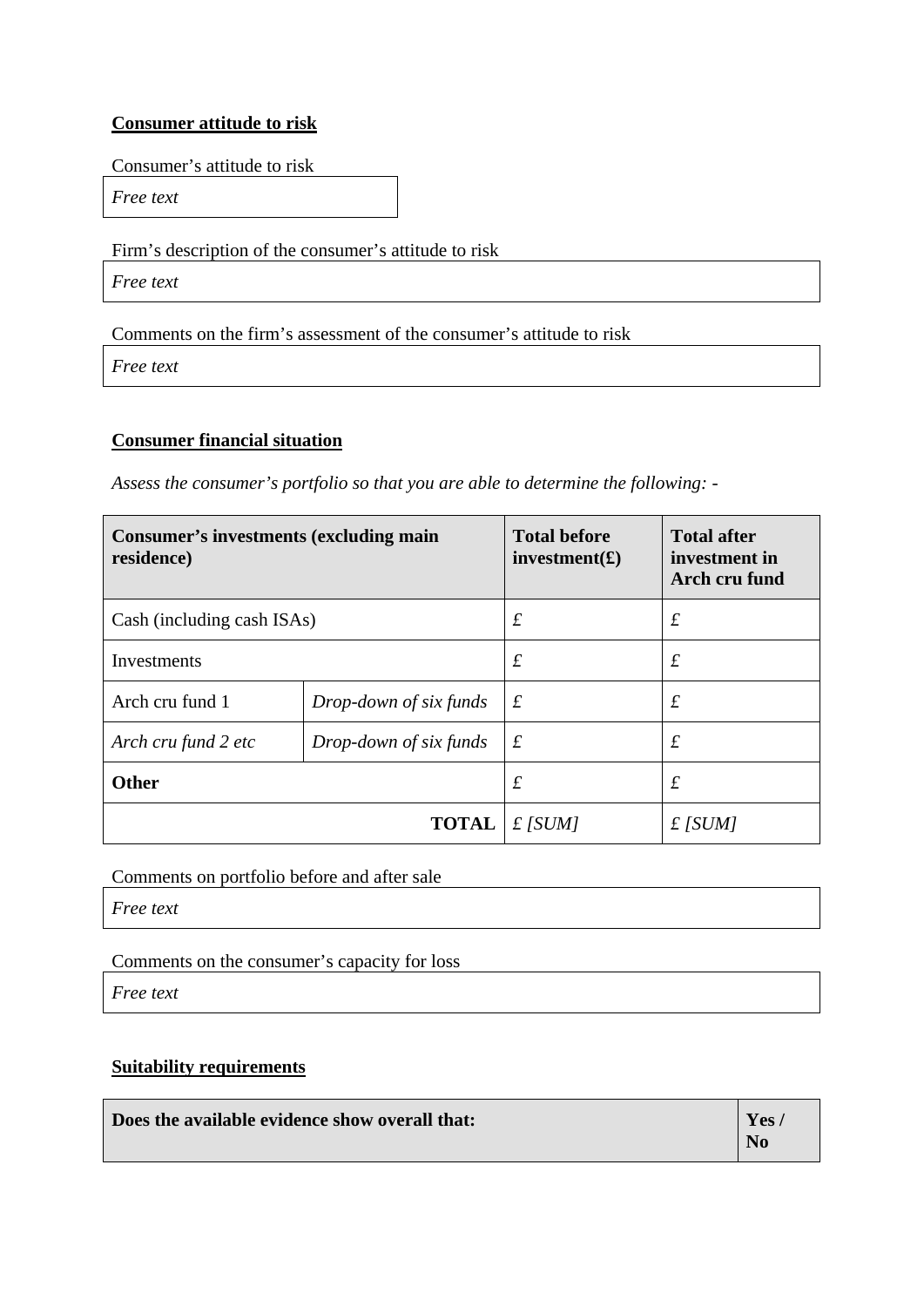| (1) | The <i>consumer</i> was willing to take a high degree of risk with the sum<br>invested                                                                                                              |  |
|-----|-----------------------------------------------------------------------------------------------------------------------------------------------------------------------------------------------------|--|
| (2) | The risk profile of the <i>consumer's</i> overall savings and investment<br>portfolio after the sale was suitable for the level of risk he was willing to<br>take to meet his investment objectives |  |
| (3) | The <i>consumer's</i> portfolio was sufficiently diversified after the sale to<br>meet his investment objectives                                                                                    |  |
| (4) | The <i>consumer</i> was reliant on income from this investment                                                                                                                                      |  |
| (5) | The <i>consumer</i> had the capacity to bear the risk of investing [x%] of his<br>savings and investments in the selected Arch cru fund                                                             |  |
| (6) | The <i>firm</i> took reasonable steps to ensure the consumer had the<br>experience and knowledge to invest in the selected Arch cru fund                                                            |  |
| (7) | The recommendation is not suitable for the <i>consumer's</i> investment<br>objectives or financial situation for some other reason (if 'yes' please<br>explain below)                               |  |

## **Template rating**

*Non-compliant / Compliant* 

## Firm rating **Describe the evidence and explain your overall conclusion on compliance with the suitability requirements:**

*Non-compliant / Compliant* 

*Free text* 

## **Causation**

## **Where a firm has failed to comply with the suitability requirements:**

| Based on the available evidence, is it more likely than not that the firm's | Yes/No |
|-----------------------------------------------------------------------------|--------|
| failure to comply with the suitability requirements caused the consumer's   |        |
| loss?                                                                       |        |

| Please explain your conclusion on        | <i>Free text</i> |
|------------------------------------------|------------------|
| causation with reference to the evidence |                  |
| on file                                  |                  |